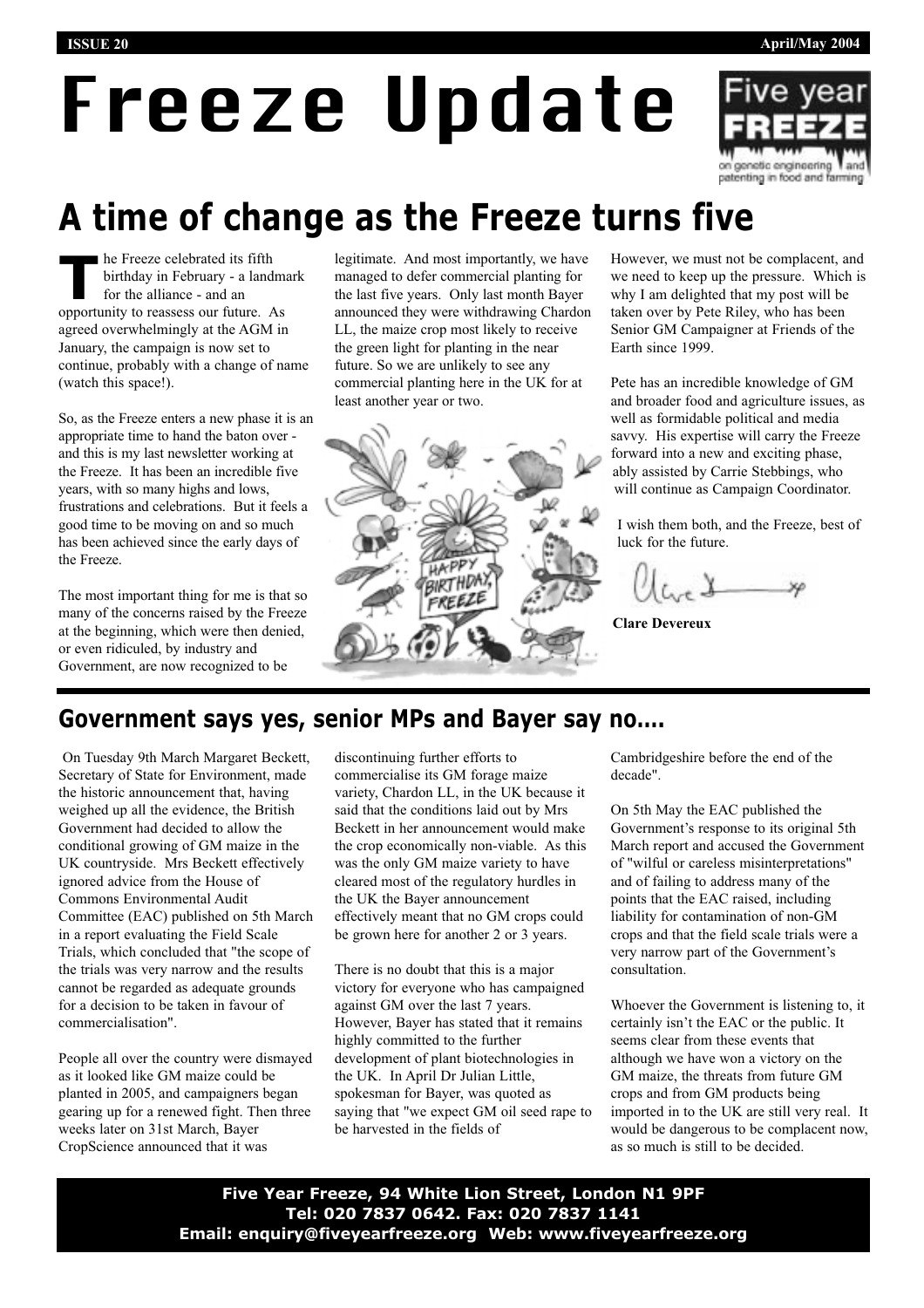

#### ...news...

#### **EU moratorium on GM imports holds, despite UK government efforts**

In a vote on 30th April EU member states failed to reach a majority vote to support an application by Monsanto to import a GM maize known as NK603 for human food. In February member states failed to support the same GM crop for use as an animal feed. The decision will now go to Council of Ministers for a vote. Britain is backing the move to approve the corn, which would effectively end the EU moratorium on new licences for GM food.

In an earlier meeting in Luxembourg on 26th April Europe's agriculture ministers failed to agree approval of a new genetically modified corn to be sold in the EU. Swiss firm Syngenta's GM insect-resistant crop BT-11 was rejected by the EC's regulatory committee in December last year. Now that it has also been rejected by ministers the decision will be handed back to the European Commission, which is expected to approve it despite doubts about it's safety.

#### New books

#### **Seeds of Deception**

'Exposing Corporate and Government Lies about the Safety of Genetically Engineered Food'

*Jeffrey M. Smith. Published in April 2004 by Green Books (01803 864013). ISBN 1 903998 41 7. £9.95*

#### **Hungry Corporations**

'Transnational Biotech Companies Colonise the Food Chain'

*Helena Paul and Ricarda Steinbrecher with Devlin Kuyek and Lucy Michaels. Zed Books (020 7837 4014). ISBN 1 84277 301 1. £15.95.*

# **The Freeze celebrates five years!**

**To celebrate our birthday, we asked some of the people who have been involved with the campaign against GM for their thoughts about what the Freeze has meant to them. Here are their responses.**

**campaigner from Forest Row, Sussex** *"As Environment Minister I was always aware of the Freeze coalition as a major force, bearing in mind the combined power of its supporters.* 

*There is no doubt that the Freeze played a major role in GM politics in the UK and that its role in the future will be equally important. There is still much work for the Freeze to do."*

**Rt. Hon Michael Meacher M.P. Minister of State for Environment 1997 - 2003.**

*"It was my pleasure and privilege to have been part of the launch of the Five Year Freeze Campaign in London.* 

*The movements that went before to create the political context for a call for the Freeze and the movements that have grown since then are in my view the most important freedom movements of our time. The choice of citizens and local authorities to declare GMO free zones is a new dimension of GMO freedom as peoples freedom.* 

*The success of the Five Year Freeze Campaign is clear in the fact that Europe is not flooded with GMO's.* 

*This is a global fight and what happens in Europe will influence what happens all over the world and so we have to continue to work together to be sure that we win."*

**Dr Vandana Shiva, internationally renowned physicist, ecologist, activist and author.**



**Ben Nash, cartoonist and local**

*"With its simple message and wide coalition the Freeze has been the vital backdrop to all the anti GM campaigns in Britain. With the growing of GM crops halted at least for the moment, the fight against GM animal feed and food must continue and the Freeze campaign has an essential role to play."*

**Joan Ruddock, M.P. for Lewisham and Chair of GLOBE UK, the allparty sustainable development group.**

*"GM crops would have been growing in the UK countryside from 1998 if the biotechnology industry had had its way. The fact that they are not is the result of a very widely supported campaign engaging a huge diversity of groups.* 

*The Five Year Freeze has been central to bringing those groups together and keeping the countryside free of GM crops as the public wants."*

#### **Dr Sue Mayer, Executive Director, GeneWatch UK**

*"We aimed to give a voice to people who didn't want GM but who felt they wouldn't be heard. We wanted the campaign to be as inclusive and diverse as possible. It's great that we were successful for the first five years - now we just have to keep going for another five...."*

**Helena Paul, Founding Chair of the Five Year Freeze.**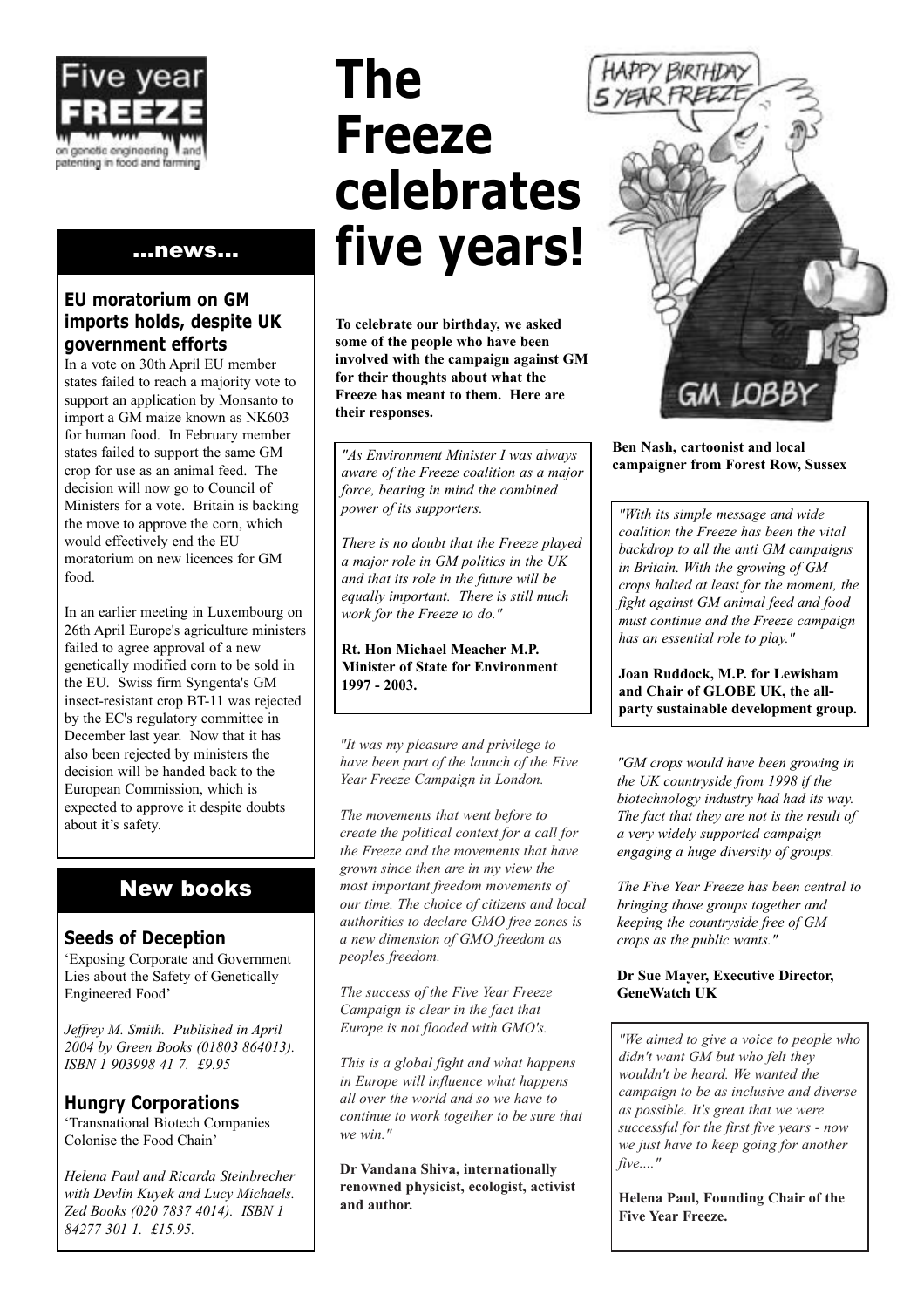# **WTO hears evidence on GM**

In May 2003 the U.S, Canada and Argentina launched a complaint against the EU at the WTO. The US is angry about the EUs de facto moratorium on trade in GMOs, in place since the late 1990s, and argues that the moratorium was not based on scientific evidence, is not consistent with WTO rules and has cost the US millions of dollars in lost trade.

It has taken some months for the EU and the US to agree on the three members of the panel that will hear evidence on the case and make a ruling, but the panel is now in place and the process has started again. The US submitted its evidence to the panel in early April and the EU has to make it's submission before 17th May with the final report and the panel's decision expected later in the year. The whole process is usually closed to the public and all submissions and reports are confidential. Due to the interest in this case there are rumours that the hearings might take place in public for the first time.

The Freeze has joined up with GeneWatch UK, the Foundation for International

Environmental Law and Development (FIELD) and the RSPB to bring together a coalition of organisations representing a range of public interests from around the world. The coalition is currently producing an amicus brief (or 'friend of the court') to submit to the panel to support the EUs case and make sure that civil society concerns are heard in the dispute.

The amicus will focus on core issues including: why the EU moratorium is justified; the importance of the Precautionary Principle; the relevance of other international agreements and the reasons why GMOs should be strictly regulated.

The Freeze will be involved in events in May and June to publicise the amicus with the media and with GMO policy decision makers to raise awareness of the WTO dispute. We will keep you informed of progress but watch out for coverage in the media as the case gathers pace.

### **EU labelling laws fail to give real choice**

On 18th April 2004 new, stricter labelling laws for GM food came in to force across Europe. The new laws state that:

- All food ingredients derived from GM crops where the GM content of the raw product exceed 0.9% have to be labelled, including ingredients with no detectable GM DNA such as vegetable oil, starch, flavourings or emulsifiers.
- All GM ingredients in animal feed now have to be labelled if they exceed 0.9%
- Unauthorised GMOs which have recieved a favourable safety assessment from the EU are permitted up to a 0.5% limit without labelling. Above 0.5% would not be allowed on the market.

The new laws still do not provide consumers with a genuine GM-free choice as food accidentally containing small amounts (up to 0.9%) of GM will not have to be labelled, nor will the products of animals fed GM feed, like milk, meat and eggs.

The majority of UK supermarkets and food manufacturers are continuing to reject GM ingredients in their own brand products, but you may now notice imported products labelled as containing GM derivatives, such as lecithin. These did not have to be labelled as GM before, but now do.

Both Friends of the Earth and Greenpeace have launched campaigns designed to force supermarkets to eliminate all GM ingredients down to the lowest levels of detection (0.1%) and to end the practice of using GM animal feed in the production of animal products. Currently three quarters of all imported GM soya is being fed to pigs, cows and poultry, the products from which enter the food chain.

#### **action...action...action**

**Report any GM-labelled food that you find in stores to either Greenpeace or Friends of the Earth at the contact details below. We must let retailers know that we refuse to eat GM and make sure that these products are taken off the shelves.**

**Greenpeace Trolley Watch campaign see: http://weblog.greenpeace.org/ ge/action.html or call 020 7865 8100.**

**Friends of the Earth's GM Zero Tolerance campaign see: http://www.foe.co.uk/campaigns/ real\_food/press\_for\_change/ gm\_labelling/ or call 020 7490 1555.**

#### ...news...

#### **Venezuela to ban GM crops**

President Hugo Chavez Frias of Venezuela has reportedly announced that the cultivation of GM crops will be prohibited on Venezuelan soil. The decision will probably lead to the cancellation of a contract with Monsanto to plant up to 500,000 acres of GM soybeans in Venezuela. President Chavez emphasised the importance of food sovereignty and security as the basis of his decision.

#### **Resistance grows in USA**

Voters in Mendocino County, California have approved the nation's first ban on the raising and keeping of GM crops or animals. Although no known GM crops are grown in the area, Mendocino's organic growers have said they will use the law as a marketing tool, especially in Europe.

In Montpelier, Vermont, Senators voted to support the Farmer Protection Act, a bill to hold biotech corporations liable for unintended contamination of conventional or organic crops by GM plant materials. The bill was described as a pre-emptive strike to stop predatory lawsuits against Vermont's family farmers by biotech companies like Monsanto. Vermont has also become the first US state to require manufacturers of GM seeds to label and register their products.

#### **GM-Free zones spread**

Friends of the Earth's GM-Free Britain campaign is continuing to gain momentum, with over 44 councils declaring their areas GM-free. For more information see www.gmfreebritain.com or call Friends of the Earth on 0113 242 8153

#### **Parliament stays GM-free**

Tony Blair might want to force us to eat GM, but it seems that the House of Commons is staying GM-free. In response to a parliamentary question from Norman Baker MP, the Catering Committee confirmed that due to consumer concern, it's policy is to avoid the procurement of foods that contain GMOs….

#### **Government consultation**

There will be a Government consultation this summer covering co-existence and liability. This is already shaping up to be controversial, so watch this space on how you can get involved...